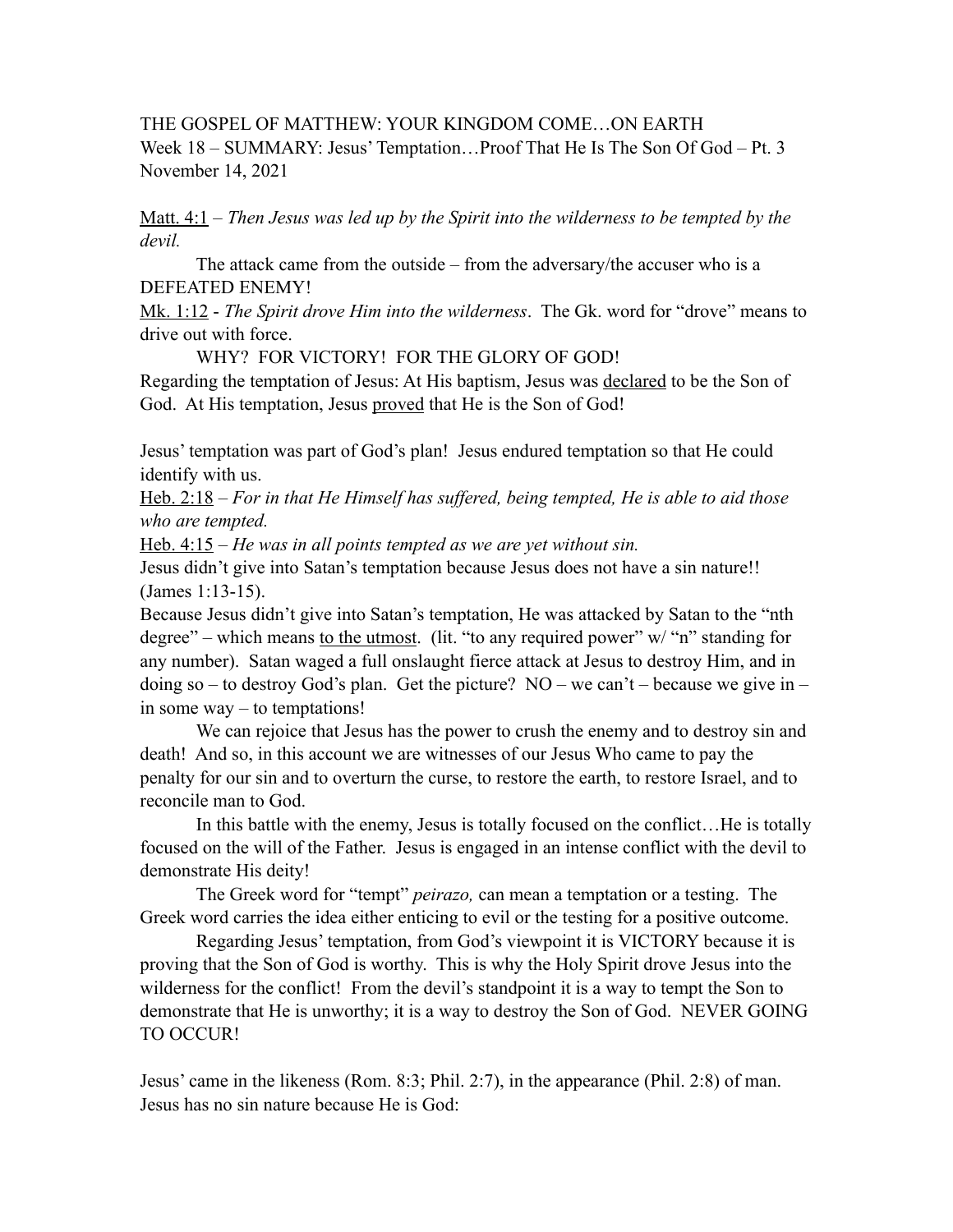Col. 1:19 – *For it pleased the Father that in Him* (Jesus) *the fullness* (all divine power and attributes) *should dwell.* 

2

Col. 2:9 – *For in Him dwells all the fullness of the Godhead bodily.* While in the flesh, during His ministry on earth, all divine power and attributes dwelled in Jesus. Heb. 7:26 - *For such a High Priest was fitting for us, who is holy* (set apart)*, harmless* (w/o evil or malice)*, undefiled* (free from contamination)*, separate from sinners* (no sin nature which would be the source of any act of sin. Jesus was not capable of sinning!

The three recorded temptations directed at Jesus are unique to Him. These three temptations hurled at Jesus by Satan represent a less costly way to do God's work. Satan is tempting Jesus to take short cuts which would cause Jesus to bypass/to eliminate the cross.

 God had decreed redemption through Jesus the Lamb slain from the foundation of the world (Rev. 13:8). God's plan is ETERNAL. God doesn't change (Mal. 3:6). There is only Plan A! God does NOT have Plan B, C, D…X, Y, Z!!!!!

As Satan tempted Jesus, Jesus responded to Satan with Scripture. This is how we, as believers, must come against Satan's attacks.

## **First Temptation**

Matthew 4:3-4 – *Now when the tempter came to Him, he said, 'If You are the Son of God, command that these stones become bread.' But He answered and said, 'It is written, 'Man shall not live by bread alone, but by every word that proceeds from the mouth of*  God.' The word "if" in the Greek is better translated as "forasmuch as You are the Son of God": since You are…in consideration that You are…seeing that You are. CONSIDER: We need to remember that Satan never questions the deity of Jesus, the demons don't question the deity of Jesus, only religious liberals question the deity of Jesus. Satan and the fallen angels knew Jesus before they fell. They know Jesus to be God.

James 2:19 - …*Even the demons believe—and tremble!* 

Matt. 8:28-29 - . . . in the *country of the Gergesenes, there met Him two demon-possessed men, coming out of the tombs, exceedingly fierce, so that no one could pass that way. And suddenly they cried out, saying, 'What have we to do with You, Jesus, You Son of God? Have You come here to torment us before the time?'* 

The first temptation is a temptation to distrust God's love...to distrust God's plan for the Son of God. Satan was attempting to get Jesus to rethink God's plan.

 Regarding changing the stones into bread…Jesus had the power to do so. He performed miracles FOR OTHERS. Satan was attempting to get Jesus to divert His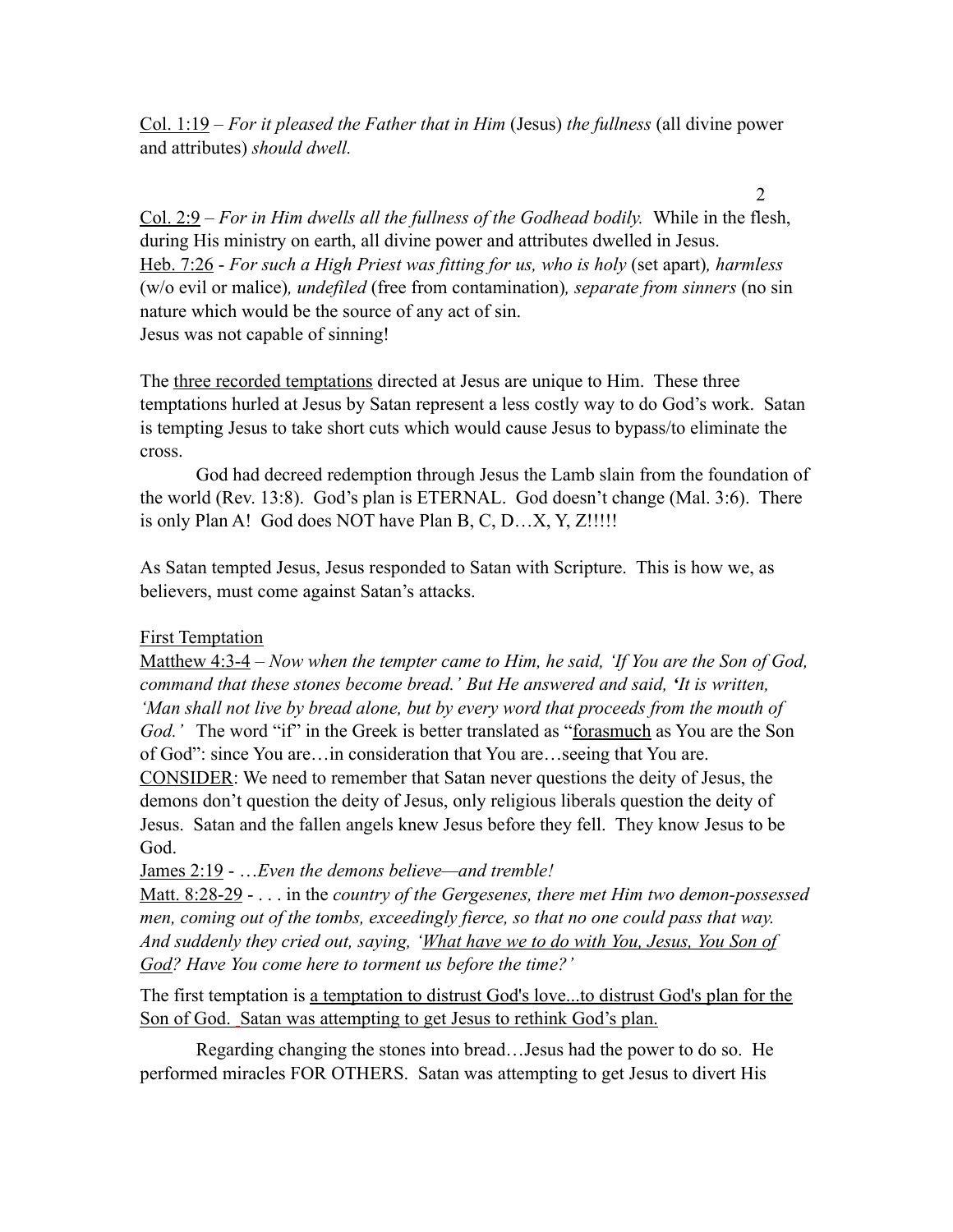power to serve Himself. At no time during His ministry did Jesus use His miraculous powers to gratify Himself.

## Second Temptation

Matthew 4:5-7 – *Then the devil took Him up into the holy city, set Him on the pinnacle of the temple, and said to Him, If* (forasmuch as) *You are the Son of God, throw Yourself* 

3

*down. For it is written: 'He shall give His angels charge over you,' and, 'In their hands they shall bear you up, lest you dash your foot against a stone.'* 

While quoting Psa. 91:11-12, Satan twists the verses and eliminates "to keep you in all your ways" following "He shall give His angels charge over you." Satan wanted Jesus to veer from His path. Also, Satan was telling Jesus to test God by throwing Himself down from the pinnacle of the temple.

## Third Temptation

Matthew 4:8-9 – *Again, the devil took Him up on an exceedingly high mountain and showed Him all the kingdoms of the world and their glory. And he said to Him, 'All these things I will give You if You will fall down and worship me.'* 

Psa. 2:8 - God the Father said to God the Son, *Ask of Me and I'll give the nations for Your inheritance and the ends of the earth for Your possessions.* These are the words of God the Father to God the Son – speaking of what would happen in the Millennial Kingdom – after the humiliation, after the suffering on the cross, after three days and three nights in the grave, after the resurrection, after Jesus' ascension, after sitting at the right hand of God, after the rapture. Satan was offering this to Jesus NOW! Again, Satan offered the means by which Jesus could bypass the cross.

How could Satan offer Jesus all the kingdom of the world?

John 12:31; John 14:30; John 16:11 – he is called "the ruler of this world." Satan is NOT the ruler of the universe. He is the ruler of the world system.

I John 5:19 – *The whole world lies under the sway of the wicked one*.

These passages do NOT teach that Satan literally possesses all the nations of the world. He rules the system of evil that dominates the nations of the world.

Nebuchadnezzar, King of Babylon, praised the Most High God Who rules over the realm of mankind and bestows it on whomever He wishes (Dan. 4:17).

Dan. 2:20-22 – God removes kings and raises up kings.

Acts 17:26 – it is God Who designs and turns the boundaries of the nations and times and seasons.